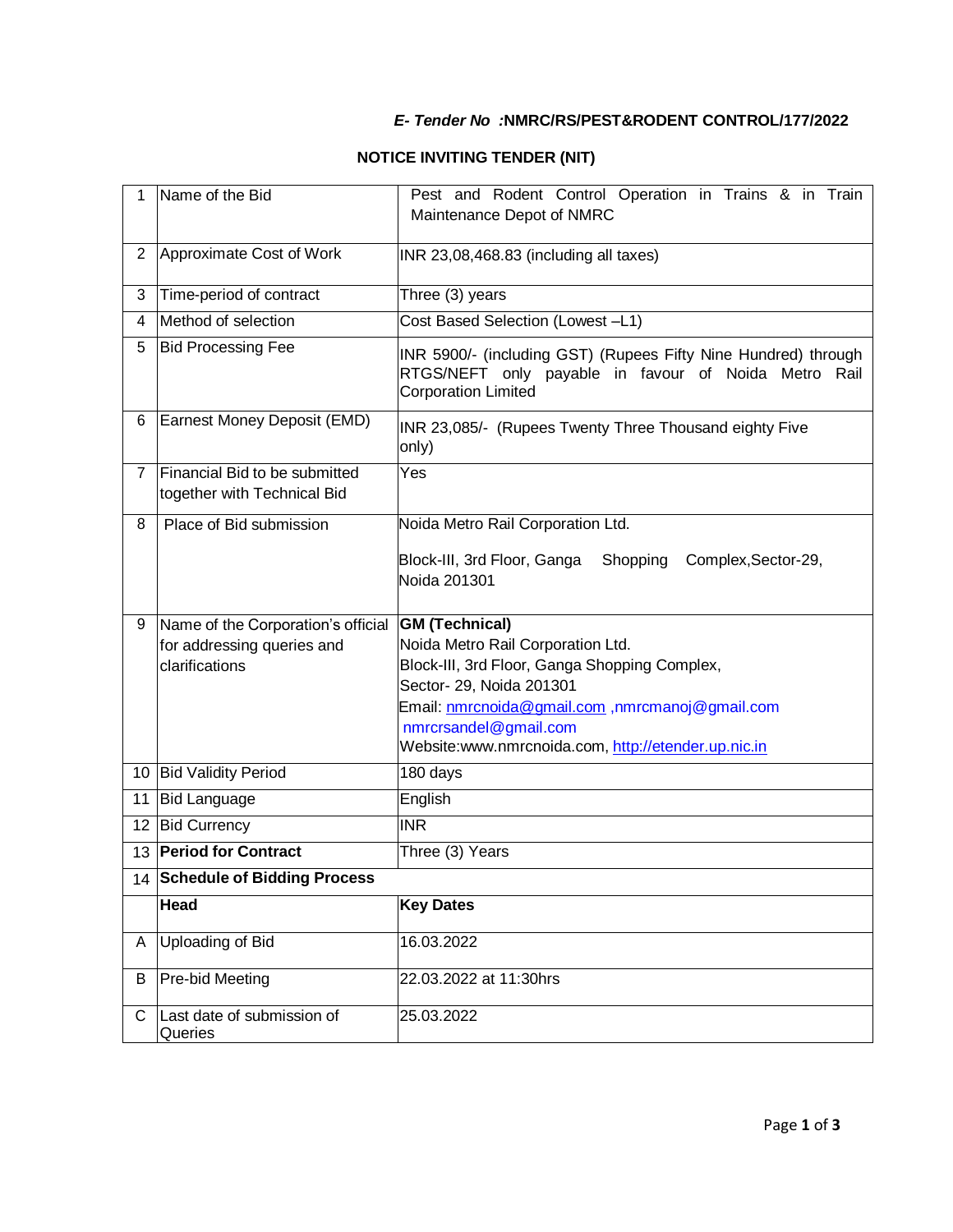| D                | Last date of issuing<br>amendment/clarifications,<br>if any | 28.03.2022                                                                                                                                                                                                                                                                                                                                                                                                                                                                                                                                                                                                                                                                                                                                                                                                                                                                                                                                                                                                                                                                                                                                                                                                                                                                                                                                                                                                                                                                                                                                                                                                                                                                                                                                                                                                                                                                                                            |
|------------------|-------------------------------------------------------------|-----------------------------------------------------------------------------------------------------------------------------------------------------------------------------------------------------------------------------------------------------------------------------------------------------------------------------------------------------------------------------------------------------------------------------------------------------------------------------------------------------------------------------------------------------------------------------------------------------------------------------------------------------------------------------------------------------------------------------------------------------------------------------------------------------------------------------------------------------------------------------------------------------------------------------------------------------------------------------------------------------------------------------------------------------------------------------------------------------------------------------------------------------------------------------------------------------------------------------------------------------------------------------------------------------------------------------------------------------------------------------------------------------------------------------------------------------------------------------------------------------------------------------------------------------------------------------------------------------------------------------------------------------------------------------------------------------------------------------------------------------------------------------------------------------------------------------------------------------------------------------------------------------------------------|
| Е                | Last Date of Bid Submission                                 | 15.04.2022 at 17:30 hrs                                                                                                                                                                                                                                                                                                                                                                                                                                                                                                                                                                                                                                                                                                                                                                                                                                                                                                                                                                                                                                                                                                                                                                                                                                                                                                                                                                                                                                                                                                                                                                                                                                                                                                                                                                                                                                                                                               |
| F.               | Date of Technical Bid Opening                               | 18.04.2022 at 11:30 hrs                                                                                                                                                                                                                                                                                                                                                                                                                                                                                                                                                                                                                                                                                                                                                                                                                                                                                                                                                                                                                                                                                                                                                                                                                                                                                                                                                                                                                                                                                                                                                                                                                                                                                                                                                                                                                                                                                               |
| G                | Place of Technical Bid opening                              | Noida Metro Rail Corporation Block-III, 3rd Floor, Ganga Shopping<br>Complex Sector-29, Gautam Budh Nagar Noida-201301                                                                                                                                                                                                                                                                                                                                                                                                                                                                                                                                                                                                                                                                                                                                                                                                                                                                                                                                                                                                                                                                                                                                                                                                                                                                                                                                                                                                                                                                                                                                                                                                                                                                                                                                                                                                |
| 15 <sub>15</sub> | Eligibility                                                 | The Bidder's competence and capability is proposed to be<br>established by the following parameters. The Bidder should meet<br>all the criteria given in this section.<br>The Bidder should be Sole proprietorship/ partnership firm/<br>а.<br>public limited company/ private limited company.<br>The Bidder should have completed in India during last 7<br>b.<br>(Seven) years period ending last day of month previous to<br>the one in which the bids are invited should be either of the<br>following:<br>1. One similar completed work of value not less than Rs.<br>18.47 Lakh (Rupees Eighteen Lakh Forty Seven<br>Thousand only) or<br>Two similar completed work not less than Rs.<br>2.<br>11.55 Lakh (Rupees Eleven Lakh Fifty Five<br>Thousand only) or<br>Three similar completed work not less than Rs9.24<br>3.<br>Lakh (Rupees Nine Lakh Twenty Four Thousand<br>only)<br>The Bidder should have minimum average annual turnover<br>C.<br>of Rs. 23.09 Lakh (Rupees Twenty Three Lakhs Nine<br>Thousand only) in the last 3 (three) Financial Years (2018-<br>19, 2019-20, 2020-21) preceding the Bid Due Date.<br>The bidder should not be black listed /debarred/declared<br>d.<br>ineligible for corrupt and fraudulent practices by any<br>government/ government undertaking/Semi government/<br>government-controlled institutions in India and should not<br>have any disciplinary proceedings pending against the<br>bidder in last three financial years<br>e. The Bidder should be registered with the Goods and<br>Services Tax Authority.<br>The Profit of Bidder before tax during any of the Financial<br>f.<br>year should be positive during immediately preceding 3<br>financial years.<br><b>Similar work</b> " for this contract shall be "Pest and rodent control<br>operation" in any other Metro Organization/ Central govt./<br>State govt./PSU's/ Private sector companies. |
|                  |                                                             |                                                                                                                                                                                                                                                                                                                                                                                                                                                                                                                                                                                                                                                                                                                                                                                                                                                                                                                                                                                                                                                                                                                                                                                                                                                                                                                                                                                                                                                                                                                                                                                                                                                                                                                                                                                                                                                                                                                       |